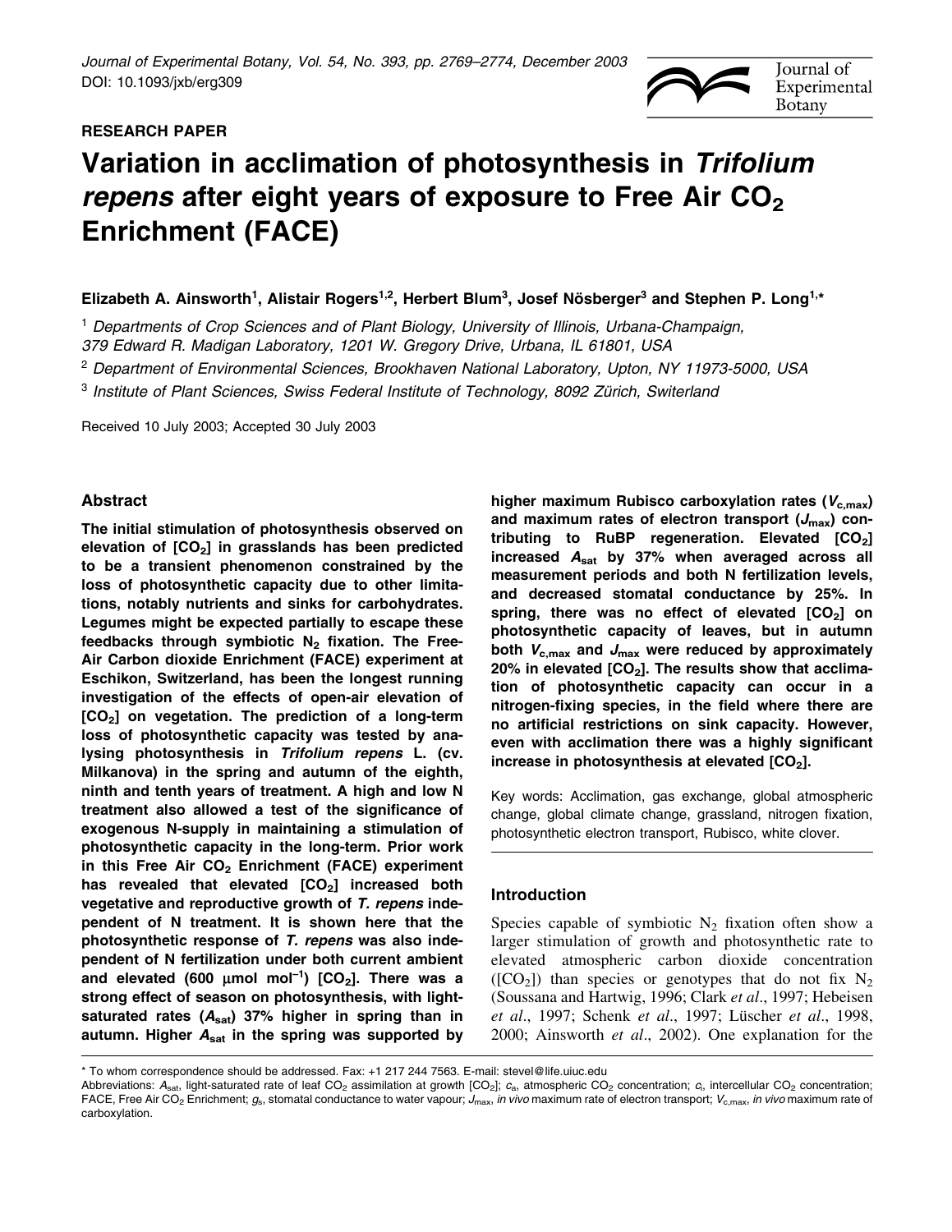greater stimulation in the growth of  $N_2$ -fixing species grown at elevated  $[CO<sub>2</sub>]$  is a smaller tendency toward photosynthetic acclimation, i.e. down-regulation of photosynthetic capacity in leaves developed in elevated  $[CO<sub>2</sub>]$ (Ryle *et al.*, 1992; Davey *et al.*, 1999). Down-regulation of photosynthetic capacity in response to elevated  $[CO<sub>2</sub>]$  most commonly involves a decrease in the amount of active Rubisco (Long and Drake, 1992; Rogers and Humphries, 2000). Accelerated growth under elevated  $[CO<sub>2</sub>]$  increases the demand for nutrients and, in fertile soils, nitrogen is usually the growth-limiting nutrient (Lüscher et al., 1998). In elevated  $[CO_2]$  and a limiting N-supply, Rubisco content is often reduced (Rogers et al., 1998). It is possible that because Rubisco can account for a large proportion of leaf N, the amount of the enzyme may be reduced under N-limiting conditions (Drake et al., 1997). Clearly, under elevated  $[CO_2]$ , N<sub>2</sub>-fixing species would have an added advantage over non- $N_2$ -fixing species, and may be able to sustain a higher Rubisco concentration and photosynthetic capacity. On the other hand, in the long-term a decrease in photosynthetic capacity may result because of changes at the whole plant and system level. Elevated  $[CO<sub>2</sub>]$  may partition resources away from leaves and, through increased production, sequester nutrients into organic matter causing deficiencies which indirectly cause decreased photosynthetic capacity. By modelling these system level feedbacks, Luo and Reynolds (1999) predicted that the initial stimulation of photosynthetic production in grasslands would be lost within nine years of a step increase in  $[CO_2]$ , as imposed in FACE experiments.

While plants may face increased N demand under elevated  $[CO<sub>2</sub>]$ , evidence suggests that the fundamental cause of acclimation is an inability of plants to utilize photosynthate (Stitt and Krapp, 1999; Ainsworth et al., 2003). Therefore, the strong carbon demand of  $N<sub>2</sub>$ -fixing species and their ability to adjust symbiotic nitrogen fixation to the growing demand may play an important role in the response to elevated  $[CO_2]$  (Zanetti *et al.*, 1996; Lüscher et al., 1998). Trifolium repens (L.) is an important N-fixing species in temperate pastures and grasslands (Parsons et al., 1991). The nodulated root can require up to 60% of the photosynthate produced over a 12 h photoperiod (Gordon et al., 1987). In addition to nodules, T. repens has a large reserve organ (stolon) for starch and vegetative storage proteins, which adds to the strong sink demand of the species. However, the sink demand of T. repens is seasonal. Late in the growing season, when root temperatures drop below 10 °C, shoot growth is greatly reduced,  $N_2$  fixation is inhibited, and vegetative storage proteins begin to accumulate in stolons (Bouchart et al., 1998).

The Free Air  $CO<sub>2</sub>$  Enrichment (FACE) experiment at Eschikon in Switzerland, has been investigating the effects of elevated  $[CO<sub>2</sub>]$  on grassland vegetation under completely open-air conditions. It has been the longest running replicated FACE experiment in the world. It therefore provides a unique opportunity to test predictions on how the grassland legume, T. repens, responds in the long-term to elevated  $[CO<sub>2</sub>]$ . It has already been shown that growth at elevated  $[CO_2]$  in this experiment significantly increased the percentage of plant N derived from symbiotic  $N_2$  fixation in T. repens grown under both high and low N fertilization treatments (Zanetti et al., 1996). Early in the growing season, under low fertilization conditions and elevated  $[CO_2]$ , over 70% of plant N was derived from symbiosis (Zanetti et al., 1996). However, late in the growing season, the percentage of plant N derived from symbiosis was significantly less, particularly under high N fertilization where it provided less than 10% of total plant N (Zanetti et al., 1996).

In this study, the photosynthetic response of T. repens to elevated  $[CO<sub>2</sub>]$  in the field at the FACE experiment in Eschikon, Switzerland was investigated after eight years of treatment. Although many studies have examined the effects of elevated  $[CO<sub>2</sub>]$  on the acclimation of photosynthesis, few have examined either the effect following such a long period (8 years) under open-air treatment, or considered N-fixing species. The responses of lightsaturated photosynthesis  $(A<sub>sat</sub>)$  to intercellular  $[CO<sub>2</sub>]$   $(c<sub>i</sub>)$ were examined at two contrasting periods: early in the growing season when plants were vigorously growing and deriving a significant portion of their N from symbiotic fixation, and late in the autumn, after the first frost, when symbiotic  $N_2$  fixation was low. The aims of this work with T. repens were to determine if there was acclimation of photosynthesis in T. repens in response to long-term growth at elevated  $[CO_2]$  and, if so, the extent to which this offset the stimulation of photosynthesis that would otherwise have occurred. Specifically, this work examines two contrasting predictions. (1) Despite long-term growth at elevated  $[CO_2]$ , there will be no acclimation of photosynthetic capacity because of the N-fixing capacity of the species. (2) Acclimation will occur because of systemlevel feedbacks that limit the response of grasslands to elevated  $[CO<sub>2</sub>]$  (Luo and Reynolds, 1999).

## Materials and methods

#### Growth conditions and experimental design

Trifolium repens L. (cv. Milkanova) was grown in monoculture plots in the Swiss FACE array (Hebeisen et al., 1997) at Eschikon, Switzerland  $(8^{\circ}41'$  E,  $47^{\circ}27'$  N), 550 m above sea level. The experiment was designed as a split-plot with three blocks. Blocks were organized according to the crops grown in the year preceding the installation of the FACE facility in 1993. The main plot treatment was carbon dioxide concentration ( $[CO<sub>2</sub>]$ ), with three 18 m diameter circular plots maintained at ambient  $[CO_2]$  (~360 µmol mol<sup>-1</sup>) and three plots maintained at elevated  $[CO_2]$  (600 µmol mol<sup>-1</sup>). Elevated  $[CO<sub>2</sub>]$  was obtained using the FACE technology described by Lewin et al. (1992). Fumigation began each year in March when air temperature at 2 m above-ground reached 5 °C; active growth of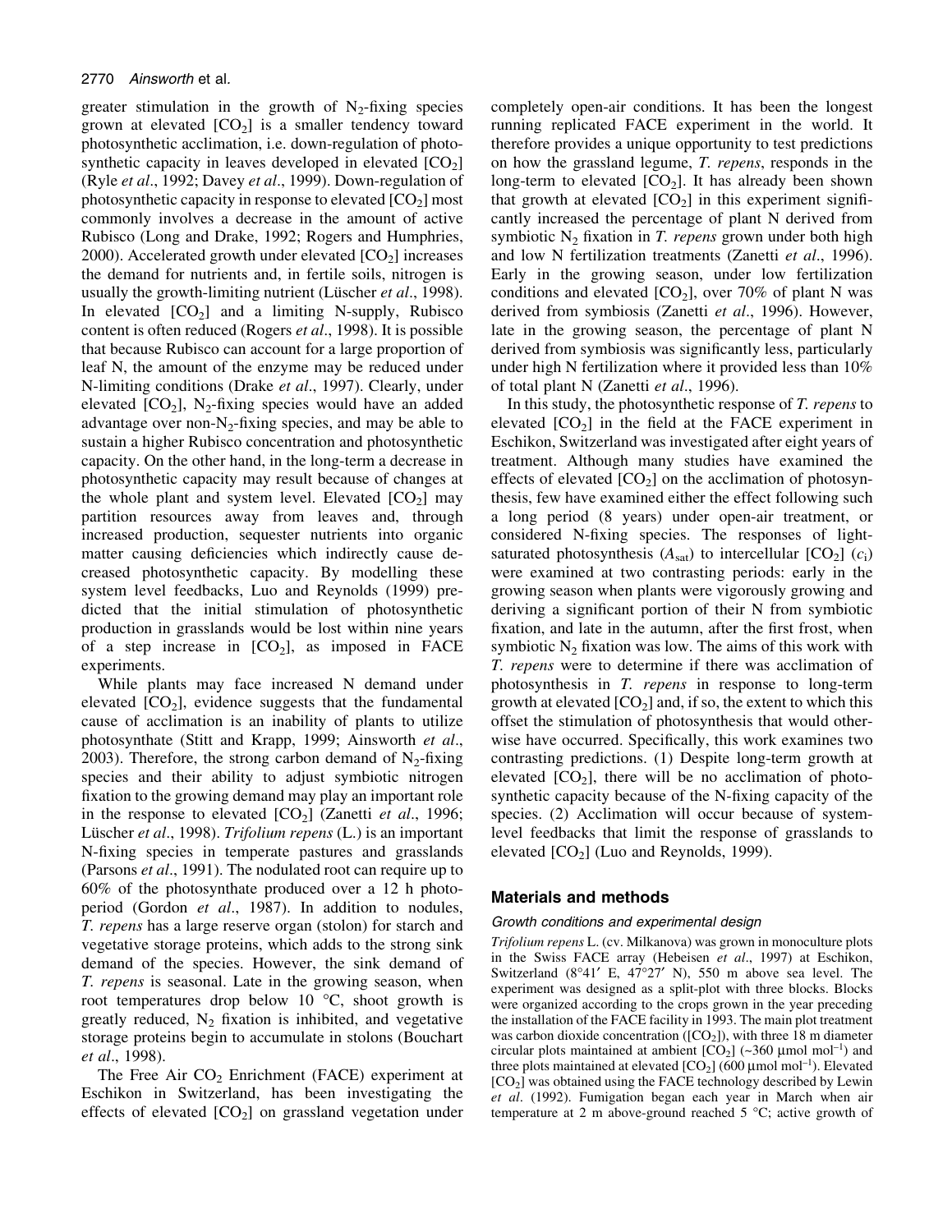Table 1. The dates of photosynthesis measurements and the meteorological data, mean air temperature (measured over 24 h), average total daily global radiation, and total precipitation, describing the days are listed

| Date                  | Temperature   | Global radiation | Rainfall |
|-----------------------|---------------|------------------|----------|
|                       | $(^{\circ}C)$ | $(MJ \, m^{-2})$ | (mm)     |
| 8-12 October 2000     | 7.2           | 5.8              | 21.0     |
| $1-3$ May 2001        | 14.4          | 33.5             | $\theta$ |
| 25 April - 1 May 2002 | 12.2          | 18.6             | 17.3     |
| 15-18 October 2002    | 10.4          | 7.4              | 48.7     |

T. repens requires temperatures above 5 °C (Hart, 1987). Detailed descriptions of the experimental site and initial field conditions are provided by Zanetti et al. (1996) and Lüscher et al. (1998). Within each ring, T. repens stands were grown under two N fertilization levels, 140 and 560 kg N ha<sup>-1</sup> year<sup>-1</sup> applied as  $NH<sub>4</sub>NO<sub>3</sub>$ . Swards were defoliated five times per growing season between April and the beginning of November, and each defoliation removed approximately 80% of the above-ground biomass.

#### Leaf photosynthetic gas exchange

Photosynthetic gas exchange measurements were taken from 8-12 October 2000, 1-3 May 2001, 25 April to 1 May 2002, and 15-18 October 2002. Measurements in April and May (2001 and 2002) were taken before the first harvest, and measurements in October were taken before the final harvest of the season. The average temperature, total precipitation and average sum global radiation during the times of measurement are listed in Table 1. The response of photosynthesis (A) to changes in intercellular  $[CO_2]$  ( $c_i$ ) was measured with a portable, steady-state gas-exchange system, incorporating an infrared gas analyser (LI-6400, Li-Cor, Lincoln, NE, USA). Photosynthesis was initially induced at the growth  $[CO<sub>2</sub>]$ . The reference  $[CO_2]$  was reduced stepwise to a lower concentration of 50  $\mu$ mol mol<sup>-1</sup> and then increased stepwise to an upper concentration of 1200-1400  $\mu$ mol mol<sup>-1</sup>. Light-saturated photosynthetic rate  $(A<sub>sat</sub>)$  and stomatal conductance to water vapour  $(g<sub>s</sub>)$  at growth  $[CO_2]$  were extrapolated from  $A/c$  response curves. Three to four leaves were measured for each N treatment within each ring. The objective was to infer changes in the underlying photosynthetic capacity of leaves. Transient decrease in water potential, decrease in chloroplast inorganic phosphate concentration, and decrease in maximum photosystem II efficiency can all occur after a few hours of sunlight, and may all alter the  $A/c<sub>i</sub>$  response. To avoid this complication, gas exchange analysis was conducted on cut leaves, sampled pre-dawn and kept with petioles in water and at low light prior to measurement. Leaves were sampled from the canopy and removed by cutting the petiole under water.  $A/c<sub>i</sub>$  response curves were measured within 5 h of cutting the leaves. Rates of photosynthesis measured on leaves, sampled in this way, equalled or exceeded those measured in situ suggesting that this procedure did not lower photosynthetic capacity. In total,  $184 A/c<sub>i</sub>$  curves, each of 10±11 data points were determined. A Peltier cooling system maintained leaf temperature at 25 °C and an integral red/blue LED light source provided saturating light of 1250 µmol  $m^{-2}$  s<sup>-1</sup>.

Photosynthetic parameters were calculated by fitting the equations of Farquhar et al. (1980) and by maximum likelihood regression (Sigmaplot, Jandel Scientific, Erkrath, Germany). The maximum in vivo Rubisco activity ( $V_{c,\text{max}}$ ) was determined from points below the inflexion of the  $A/c<sub>i</sub>$  plot, and the maximum in vivo electron transport rate  $(J_{\text{max}})$  was determined from values above the inflexion (Fig. 1).



Fig. 1. Average plots of  $A/c<sub>i</sub>$  response curves for T. repens grown (A) at the beginning of the growing season and (B) at the end of the growing season. The modelled values of the maximum RuBPsaturated rate of carboxylation in vivo  $(V_{c,\text{max}})$  and the maximum in vivo rate of electron transport contributing to RuBP regeneration  $(J_{\text{max}})$  are fitted for each plot. White symbols represent control  $[CO_2]$ and black circles represent FACE.

#### Statistical analysis

The statistical analysis was carried out using the general linear model (GLM) procedure of the SAS package (SAS Institute, 1996). The original model was a split-plot in time with  $[CO<sub>2</sub>]$  as the main plot factor and N as the split-plot factor. However, there was no significant effect of N on any of the variables, so N treatments were pooled for the analysis. The  $[CO_2]$  effect was tested with the  $[CO_2]$  $\times$  block interaction as the error term. Preplanned comparisons of means within measurement periods were carried out using linear contrasts.

## Results

Growth of T. repens at elevated  $[CO_2]$  (600 µmol mol<sup>-1</sup>) significantly stimulated the light-saturated photosynthetic rate  $(A<sub>sat</sub>)$  by 37%, when averaged across all measurement periods ( $P \le 0.05$ , Fig. 2A). Comparisons within  $[CO_2]$ treatments revealed that  $A<sub>sat</sub>$  was higher in the spring (May 2001 and April 2002) than in the autumn (October 2000 and October 2002) ( $P < 0.01$  for ambient  $[CO_2]$ ,  $P < 0.001$ for elevated  $[CO<sub>2</sub>]$ ). The difference in spring and autumn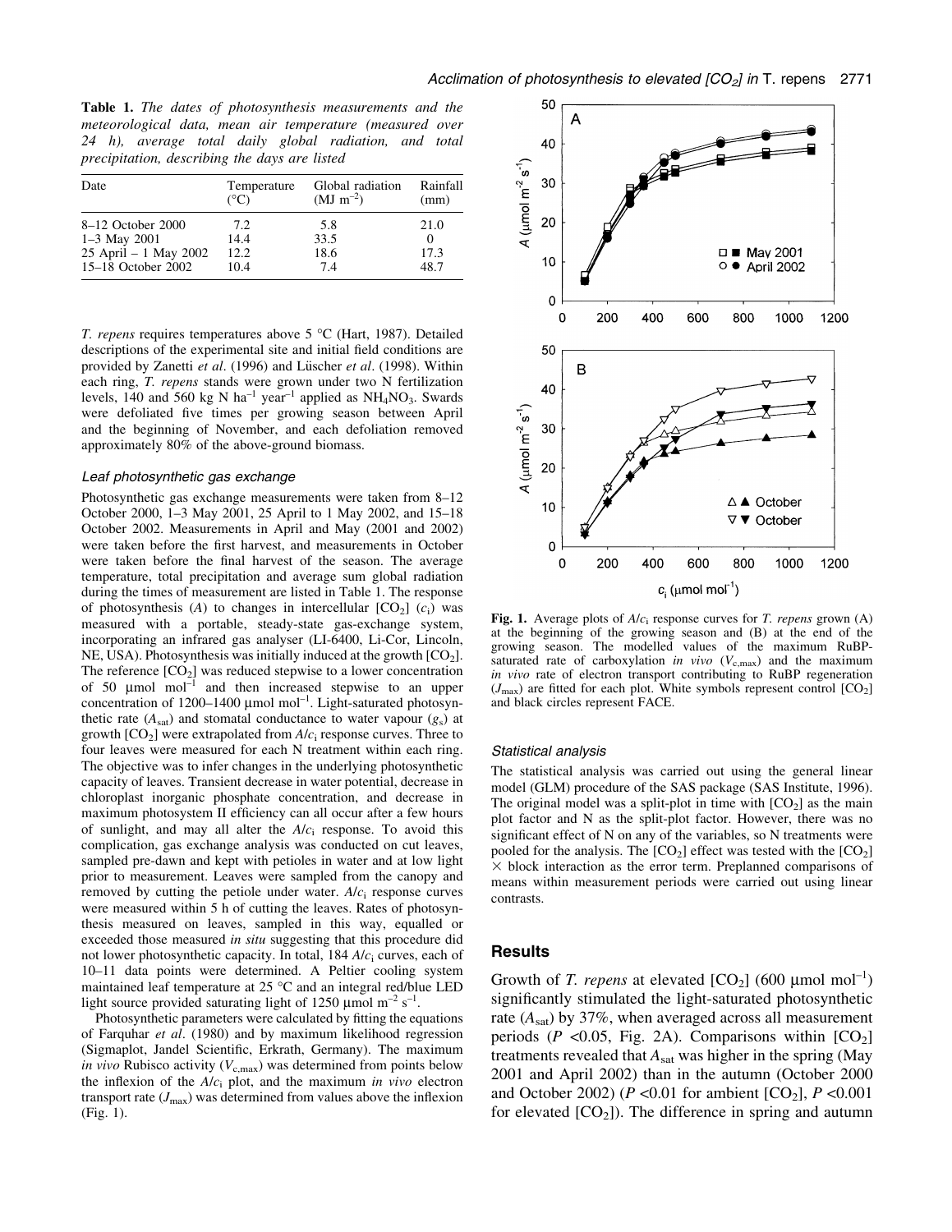

Fig. 2. (A) Light-saturated photosynthetic rate at growth  $[CO<sub>2</sub>]$  ( $A<sub>sat</sub>$ ), (B) stomatal conductance to water vapour  $(g_s)$ , and  $(C)$  ratio of intercellular  $CO<sub>2</sub>$  concentration ( $c<sub>i</sub>$ ): atmospheric  $CO<sub>2</sub>$  concentration  $(c_a)$  for *T. repens* grown under control (360 µmol mol<sup>-1</sup>, white bars) and elevated (FACE 600 µmol mol<sup>-1</sup>, black bars)  $[CO<sub>2</sub>]$  ( $\pm$ 1 SE). Mean control and FACE values within time periods  $(n=6)$  were separated using linear contrast statements. \* $\overline{P}$  <0.05, \*\* $\overline{P}$  <0.01, \*\*\*P < 0.001.

photosynthetic rates was greater for plants grown at elevated  $[CO<sub>2</sub>]$  (40% higher in spring) than plants grown at ambient  $[CO<sub>2</sub>]$  (22% higher in spring).

The average  $A/c<sub>i</sub>$  response for plants grown at ambient and elevated  $[CO<sub>2</sub>]$  during each measurement period is shown in Fig. 1. There was no change in the photosynthetic capacity of T. repens with growth at elevated  $[CO_2]$  in May  $2001$  and April  $2002$  (Fig. 3), but there was significant down-regulation of photosynthetic capacity in October 2000 and October 2002 (Fig. 3). In October 2000 and October 2002,  $V_{c,max}$  was 19% lower in plants grown under elevated  $[CO_2]$  (Fig. 3A), and  $J_{\text{max}}$  was 18% lower (Fig. 3B). The ratio of  $V_{\text{c,max}}$ :  $J_{\text{max}}$  was 0.41, when averaged over all treatments and measurement periods, and was not significantly affected by  $[CO<sub>2</sub>]$  or season.

Growth at elevated  $[CO_2]$  caused a 25% decrease in stomatal conductance  $(g_s)$  when averaged over all measurement periods (Fig. 2B). There was no affect of season on  $g_s$  of plants grown at ambient  $[CO_2]$ ; however,  $g_s$ was significantly lower in the autumn than the spring for plants grown at elevated  $[CO_2]$  ( $P$  <0.01, Fig. 2B). The



Fig. 3. (A) Maximum in vivo Rubisco activity ( $V_{c,\text{max}}$ ), and (B) maximum in vivo electron transport rate  $(J_{\text{max}})$  of T. repens grown under control  $(360 \text{ µmol mol}^{-1})$ , white bars) and elevated (FACE 600 µmol mol<sup>-1</sup>, black bars)  $[CO_2]$  ( $\pm$ 1 SE). Mean control and FACE values within time periods  $(n=6)$  were separated using linear contrast statements. \*P < 0.05, \*\*P < 0.01, \*\*\*P < 0.001.

ratio of intercellular  $[CO_2]$  (c<sub>i</sub>) to atmospheric  $[CO_2]$  (c<sub>a</sub>) for T. repens was not affected by growth  $[CO<sub>2</sub>]$  or season (Fig. 2C).

## **Discussion**

T. repens was exposed to elevated  $[CO<sub>2</sub>]$  and two N fertilization treatments in the field since 1993. There was no effect of N fertilization on T. repens photosynthesis, and prior work has revealed that the growth of T. repens is also unaffected by N fertilization in this experiment (Hebeisen et al., 1997). Long-term growth at elevated  $[CO<sub>2</sub>]$  is associated with consistently higher photosynthetic rates (Fig. 2A) and lower rates of stomatal conductance (Fig. 2B). The  $40\%$  increase in  $A<sub>sat</sub>$  in the spring and 22% increase in  $A<sub>sat</sub>$  in the autumn is in close agreement with previously published data for this species (Greer *et al.*, 2000; Laing *et al.*, 2002). The measured 25% reduction in  $g_s$  closely agrees with the 24% decrease in  $g_s$ reported for 13 prairie grassland species (Lee *et al.*, 2001). However, no change in the  $c_i$ :  $c_a$  at elevated  $[CO_2]$  was observed, indicating that reductions in  $g_s$  did not affect photosynthesis any more than at ambient  $[CO<sub>2</sub>]$  (Drake et al., 1997). These results do not support the prediction that the response of grassland species to elevated  $[CO_2]$ will be short-lived as the demand for nutrients increases (Luo and Reynolds, 1999). Increased  $N_2$  fixation per plant under elevated  $[CO<sub>2</sub>]$  may have allowed for sustained stimulation of photosynthetic capacity, enhancing the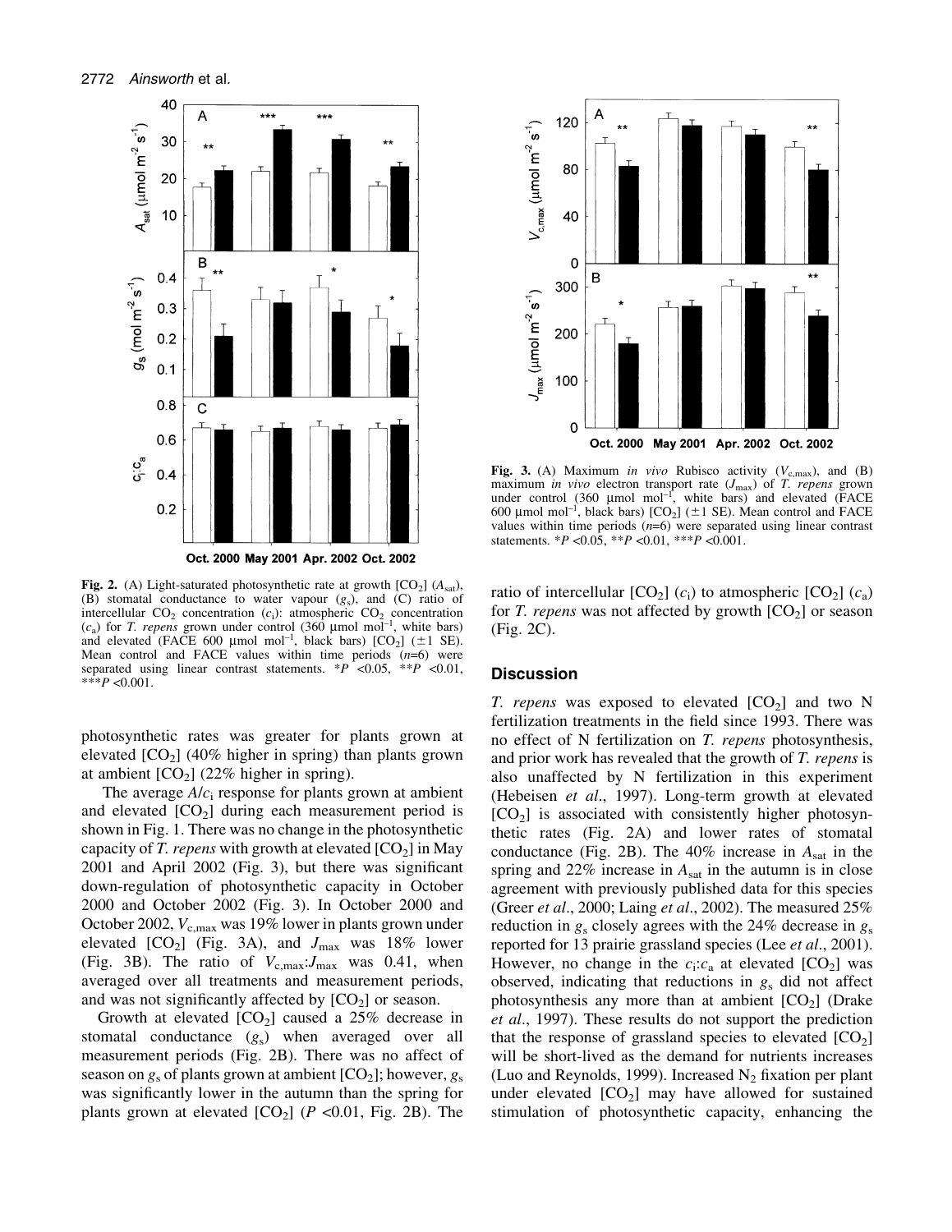response of the ecosystem to elevated  $[CO<sub>2</sub>]$  (Zanetti *et al.*, 1996).

In the spring, there was no change in photosynthetic capacity of plants with growth at elevated  $[CO<sub>2</sub>]$ . However, acclimation of photosynthesis to elevated  $[CO<sub>2</sub>]$  was apparent in October 2000 and October 2002 (Fig. 3). While the cause of acclimation of photosynthesis was not directly measured, the timing of acclimation suggests that sink limitation plays a major role. Observational evidence from many field experiments with white clover in this region showed that the leaf area index of white clover was rapidly decreasing in October (Hebeisen et al., 1997). In addition, the rate of leaf emergence was very low at temperatures below 10 °C (Stäheli Posch, 1998). Acclimation occurred late in the growing season, when the 24 h mean temperature had dropped below 10 °C, and nightly frosts were occurring (Table 1). Under these conditions, shoot growth is limited and the sink for carbohydrate is small (Bouchart et al., 1998), and acclimation of photosynthesis to elevated  $[CO<sub>2</sub>]$  would be expected (Stitt and Krapp, 1999). While spring temperatures were also cool (Table 1), daylength and radiation were higher and growth of the T. repens sward was approximately four times greater in the spring than the fall, under both ambient and elevated  $[CO<sub>2</sub>]$ (M Schneider, personal communication). In the spring mean leaflet size rapidly increased, the extension growth of the petioles was enhanced and flowering was also beginning, so plants were unlikely to be sink-limited, and acclimation of photosynthesis to elevated  $[CO<sub>2</sub>]$  was not expected.

In conclusion, an instantaneous increase in  $[CO<sub>2</sub>]$ caused a 57% increase in photosynthetic rate of T. repens (Fig. 1). Despite acclimation of photosynthetic capacity in leaves that developed under elevated  $[CO<sub>2</sub>]$ , the long-term effect of growth at elevated  $[CO<sub>2</sub>]$  was a 37% increase in photosynthesis. Thus, contrary to the belief that the response of grassland species to elevated  $[CO<sub>2</sub>]$  will be short-lived, stimulation of photosynthesis in T. repens remained after eight years of exposure to elevated  $[CO<sub>2</sub>]$ .

## Acknowledgement

EAA is funded by the Graduate Research for the Environment Fellowship, Global Change Education Program, Department of Energy. This work was supported in part by the US Department of Energy under contract number DE-AC02-98CH10886.

## **References**

Ainsworth EA, Davey PA, Bernacchi CJ, et al. 2002. A metaanalysis of elevated  $[CO_2]$  effects on soybean (*Glycine max*) physiology, growth and yield. Global Change Biology 8, 695-709.

- Ainsworth EA, Davey PA, Hymus GJ, Osborne CP, Rogers A, Blum H, Nösberger J, Long SP. 2003. Is stimulation of leaf photosynthesis by elevated carbon dioxide concentration maintained in the long term? A test with Lolium perenne grown for ten years at two nitrogen fertilization levels under Free Air CO<sub>2</sub> Enrichment (FACE). Plant, Cell and Environment 26, 705-714.
- Bouchart V, Macduff JH, Ourry A, Svenning MM, Gay AP, Simon JC, Boucaud J. 1998. Seasonal pattern of accumulation and effects of low temperatures on storage compounds in Trifolium repens. Physiologia Plantarum 104, 65-74.
- Clark H, Newton PCD, Bell CC, Glasgow EM. 1997. Dry matter yield, leaf growth and population dynamics in *Lolium perenne*-Trifolium repens-dominated pasture turves exposed to two levels of elevated  $CO<sub>2</sub>$ . Journal of Applied Ecology 34, 304-316.
- Davey PA, Parsons AJ, Atkinson L, Wadge K, Long SP. 1999. Does photosynthetic acclimation to elevated  $CO<sub>2</sub>$  increase photosynthetic nitrogen-use efficiency? A study of three native UK grassland species in open-top chambers. Functional Ecology  $13.21 - 28.$
- Drake BG, Gonzàlez-Meler MA, Long SP. 1997. More efficient plants: a consequence of rising atmospheric  $CO<sub>2</sub>$ ? Annual Review of Plant Physiology and Plant Molecular Biology 48, 609-639.
- Farquhar GD, von Caemmerer S, Berry JA. 1980. A biochemical model of photosynthetic  $CO<sub>2</sub>$  assimilation in leaves of  $C_3$  species. *Planta* 149, 78–90.
- Gordon AJ, Mitchell DF, Ryle GJA, Powell CE. 1987. Diurnal production and utilization of photosynthate in nodulated white clover. Journal of Experimental Botany 38, 84-98.
- Greer DH, Laing WA, Campbell BD, Hallinger EA. 2000. The effect of perturbations in temperature and photon flux density on the growth and photosynthetic responses of five pasture species to elevated  $CO<sub>2</sub>$ . Australian Journal of Plant Physiology 27, 301– 310.
- Hart AL. 1987. Physiology, In: Baker MJ, Williams WM, eds. White clover. Wallingford: CAB International, 125-151.
- Hebeisen T, Lüscher A, Zanetti S, Fischer B, Hartwig UA, Frehner M, Hendrey GR, Blum H, Nösberger J. 1997. Growth response of Trifolium repens L. and Lolium perenne L. as monocultures and bi-species mixture to free air  $CO<sub>2</sub>$  enrichment and management. Global Change Biology 3, 149-160.
- Laing WA, Greer DH, Campbell BD. 2002. Strong responses of growth and photosynthesis of five C-3 pasture species to elevated  $CO<sub>2</sub>$  at low temperatures. Functional Plant Biology 29, 1089– 1096.
- Lee TD, Tjoelker MG, Ellsworth DS, Reich PB. 2001. Leaf gas exchange responses of 13 prairie grassland species to elevated  $CO<sub>2</sub>$  and increased nitrogen supply. New Phytologist 150, 405 $-$ 418.
- Lewin KF, Hendrey GR, Kolber Z. 1992. Brookhaven National Laboratory free-air carbon dioxide enrichment facility. Critical Reviews in Plant Science 11, 135-141.
- **Long SP, Drake BG.** 1992. Photosynthetic  $CO<sub>2</sub>$  assimilation and rising atmospheric  $CO<sub>2</sub>$  concentrations. In: Baker NR, Thomas H, eds. Crop photosynthesis spatial and temporal determinants. Amsterdam: Elsevier Science Publishers, 69-103.
- Luo YQ, Reynolds JF. 1999. Validity of extrapolating field  $CO<sub>2</sub>$ experiments to predict carbon sequestration in natural ecosystems.  $Ecology$  80, 1568-1583.
- Lüscher A, Hartwig UA, Suter D, Nösberger J. 2000. Direct evidence that symbiotic  $N_2$  fixation in fertile grassland is an important trait for a strong response of plants to elevated atmospheric  $CO<sub>2</sub>$ . Global Change Biology 6, 655-662.
- Lüscher A, Hendrey GR, Nösberger J. 1998. Long-term responsiveness to free-air  $CO<sub>2</sub>$  enrichment of functional types,